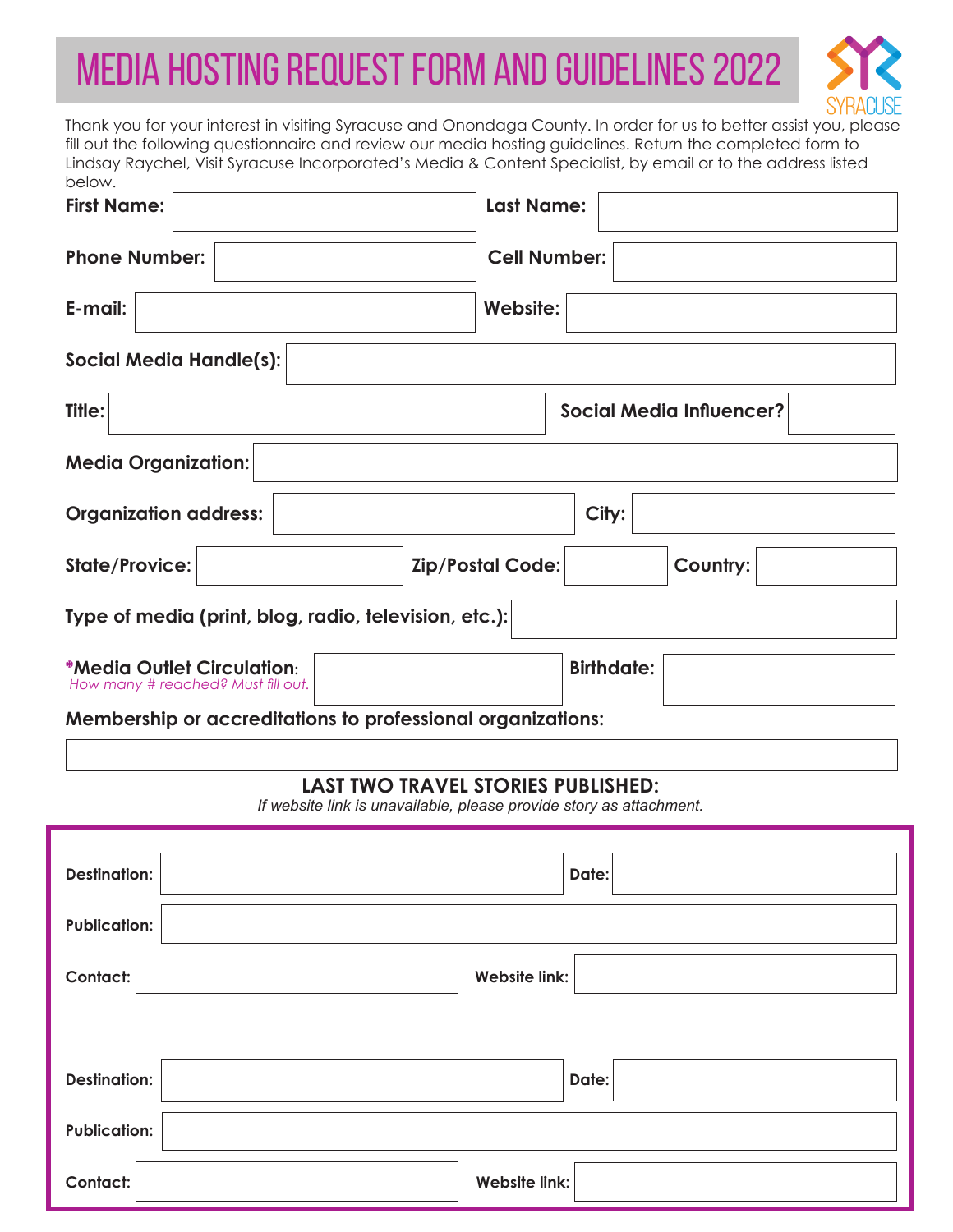## **How did you hear about us - what made you want to check out Syracuse?**

**Are you on assignment? When do you expect to publish?**

**Your assignment or story idea, angle or area of focus:** 

(family, Eco-friendly, food, wine, history, shopping, sports)

**What types of activities or attractions are you interested in?**

**\*How do you plan to cover Syracuse?** (What platforms, how many)

**Desired arrival date: Desired departure date:**

**Desired method of transportation to Syracuse:** (car rental, your own car, etc)

| Will you have transportation while you are here? |  |
|--------------------------------------------------|--|
| Will you need a host or just an itinerary?       |  |
| Food allergies and dietary restrictions?         |  |

**Please list any special accommodations or assistance you will need:**

| Type of lodging requested: (camping, motel, hotel, b&b, etc.) |  |
|---------------------------------------------------------------|--|
| Type of room requested: (non-smoking, double, queen, etc.)    |  |
| Bringing a guest? What is his/her name and role?              |  |
|                                                               |  |

| Number of rooms required: |  |  |
|---------------------------|--|--|
|---------------------------|--|--|